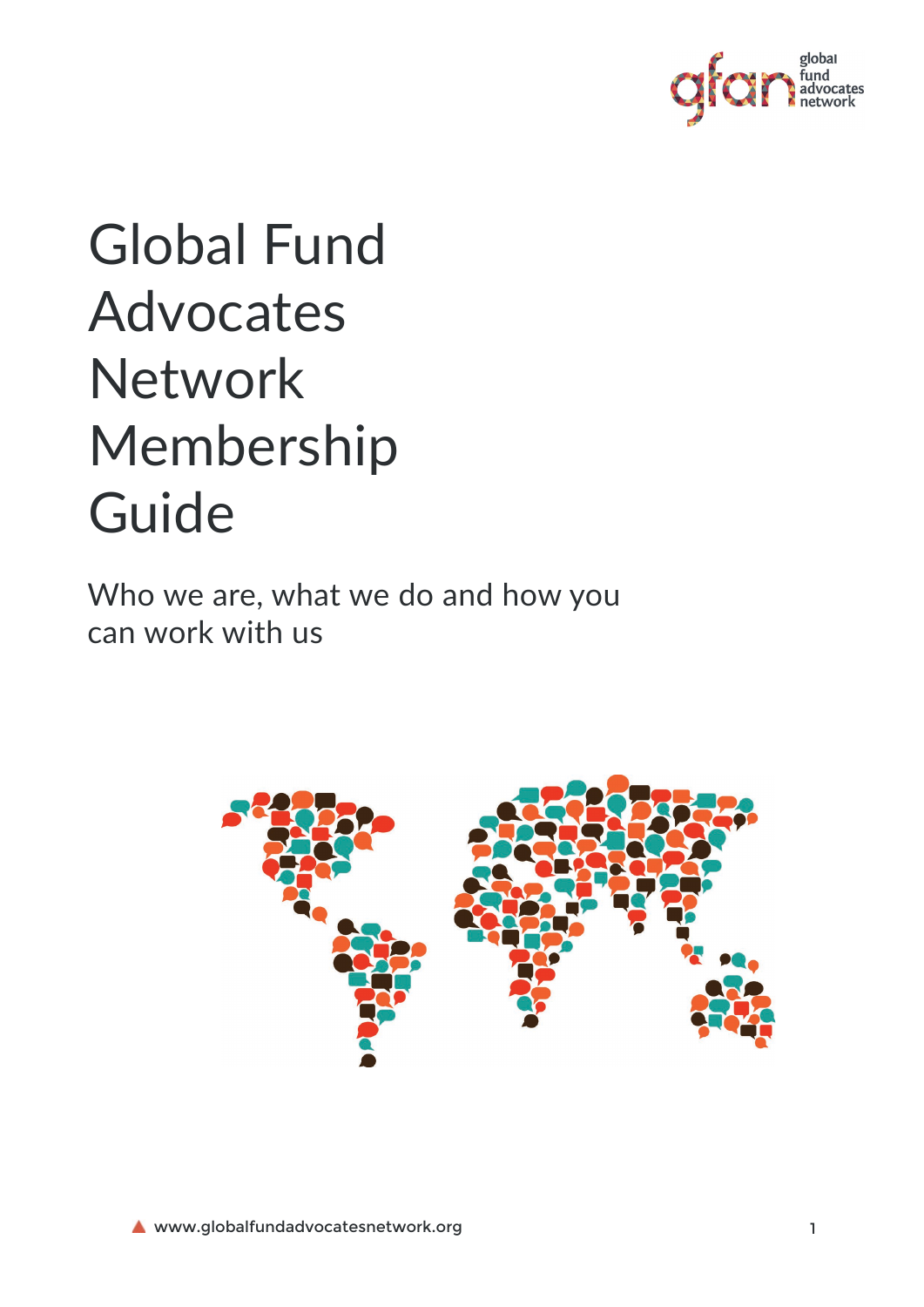

## **Contents**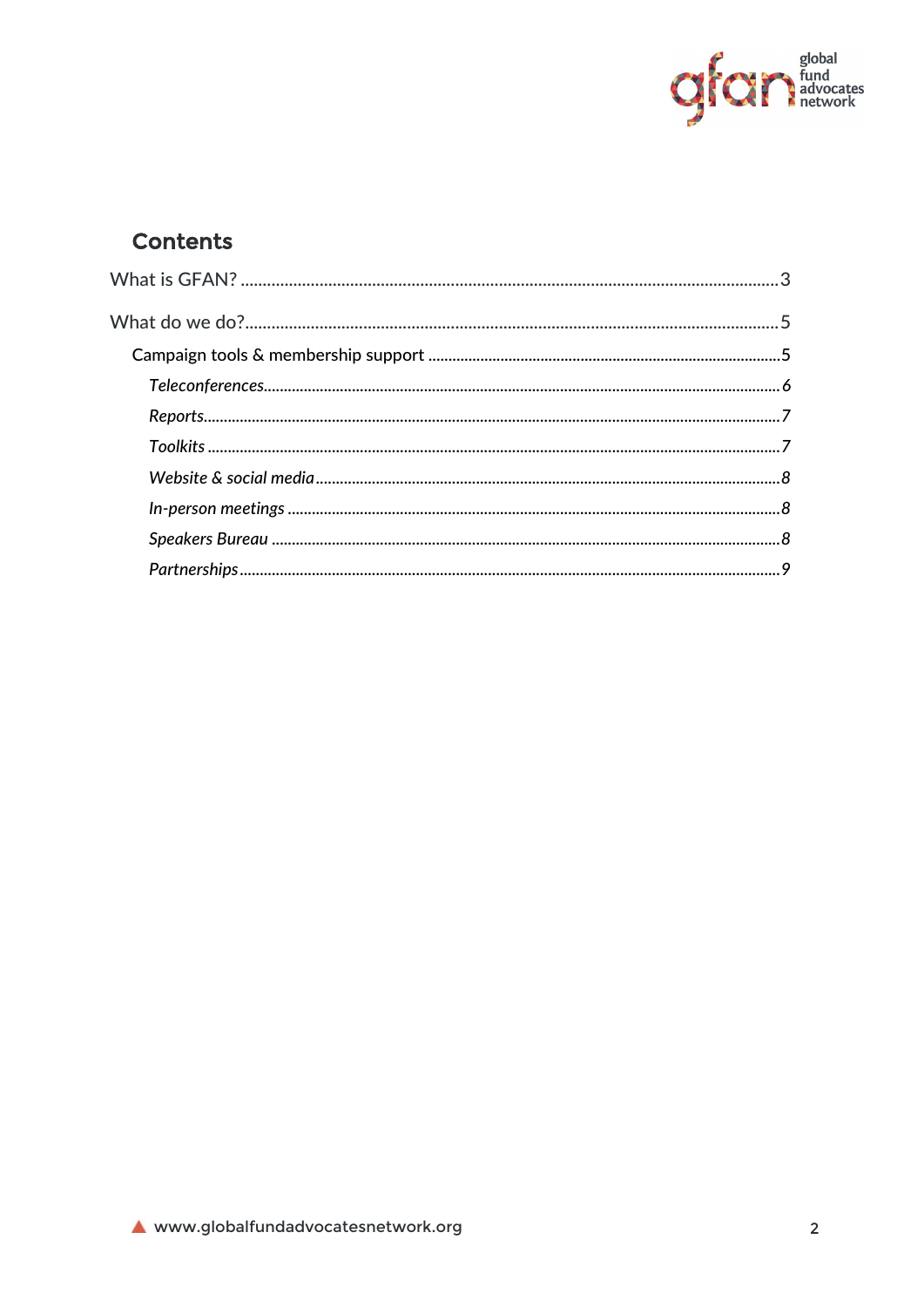

# <span id="page-2-0"></span>**What is GFAN?**

- Year founded: 2011
- Individual members:  $690*$
- Number of organizations: 375\*
- Number of countries represented: 95\*

The Global Fund Advocates Network (GFAN) was established in 2011 to unite voices and efforts from all over the world to support a fully funded Global Fund to Fight AIDS, [Tuberculosis and Malaria.](http://www.theglobalfund.org/)

GFAN is a platform for advocates, activists and affected communities in the South and the North, as well as [Friends of the Fund](http://www.theglobalfund.org/en/friends/) organizations, to collaborate on issues related to the Global Fund and builds on existing structures, expertise and experience developed over the last decade.

The overall purpose of GFAN is to build a global social movement to demand health for all by recruiting, connecting and mobilizing advocates to communicate the urgent need, and demand full funding for, the Global Fund to maximize its impact.

\*data as of June 2020

To achieve this goal, GFAN's **objectives** are to:

#### 1. Support Advocacy and Resource Mobilization

To empower and support GFAN members in developing and implementing advocacy strategies (including working with media) on global health and resource mobilization for the Global Fund.

#### 2. Support Action

To initiate and support powerful action of GFAN members at global, regional and national level.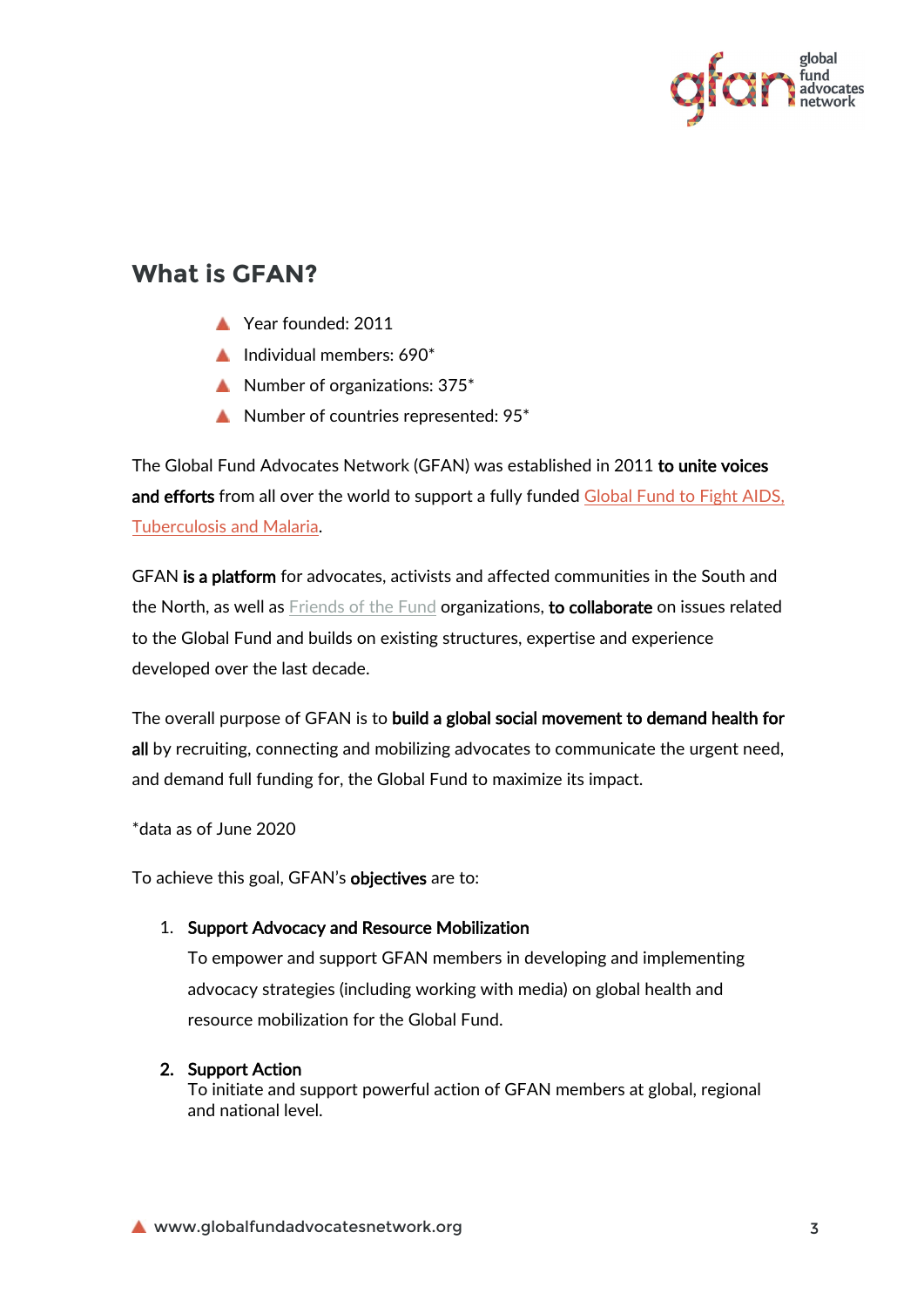

#### 3. Build the movement

To facilitate and expand the membership network that constitutes the global social movement in support of the Global Fund, with increased participation from advocates and affected communities in implementing countries, current donor countries and potential new donor countries.

GFAN is advised by a 6-member [Steering Committee.](http://www.globalfundadvocatesnetwork.org/wp-content/uploads/2014/07/Global-Fund-Advocates-Network-SC-ToR-March-2015.pdf)

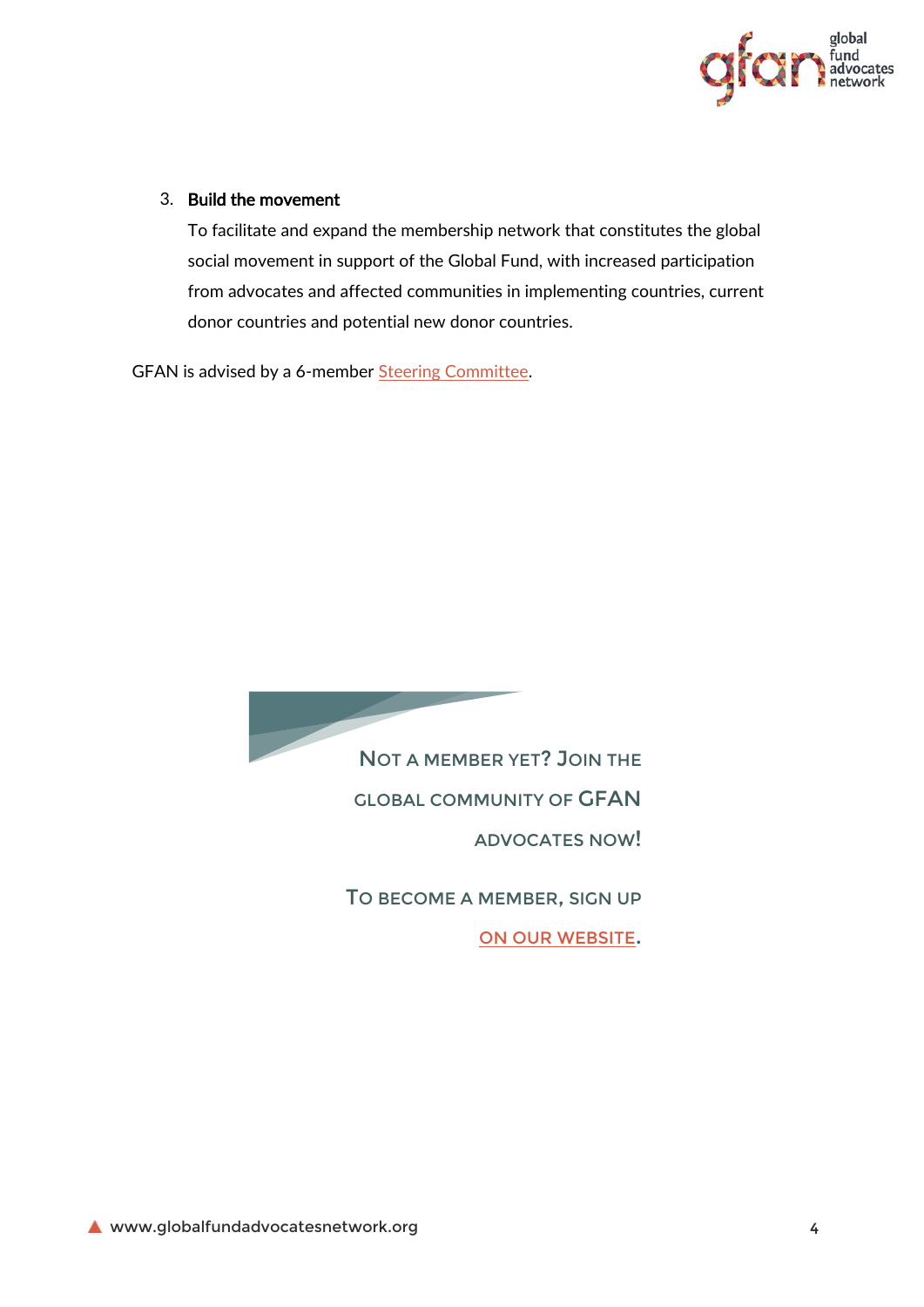

# <span id="page-4-0"></span>**What do we do?**

When you become a member of our mailing list, you become a member of GFAN.

The GFAN mailing list aims to be a platform for conversation - we want all of you to be active members and encourage you:

- to share your Global Fund-related news, information and campaigns;
- to use our list to proactively connect with other organizations and advocates who are dedicated to a fully funded and effective Global Fund;
- to use and promote our campaign tools; and
- to take part in our GFAN calls.

Apart from our [website,](http://www.globalfundadvocatesnetwork.org/) our mailing list is our main means of communicating with our members. As a member, you will:

- have access to information-sharing and joint strategizing on the Global Fund;
- receive invitations to regular conference calls with colleagues around the world, as well as staff from the Global Fund Secretariat and its partners; and
- be notified directly about our campaigns and the tools we provide for your own advocacy work.

## <span id="page-4-1"></span>Campaign tools & membership support

In general, our focus is to support advocates in donor and implementing countries, to help them push donors to deliver on Global Fund pledges and to advocate for quality implementation and increased domestic investments in the three diseases and health services.

To achieve this, the key activities in 2017-2018 for GFAN will be:

- **A** Provide the platforms of GFAN calls and the listserv for the creation and sharing of information about the Global Fund programmes, policies and funding needs.
- ▲ Create tools and organize activities to provide voice to civil society and community messages around the Replenishment of the Global Fund.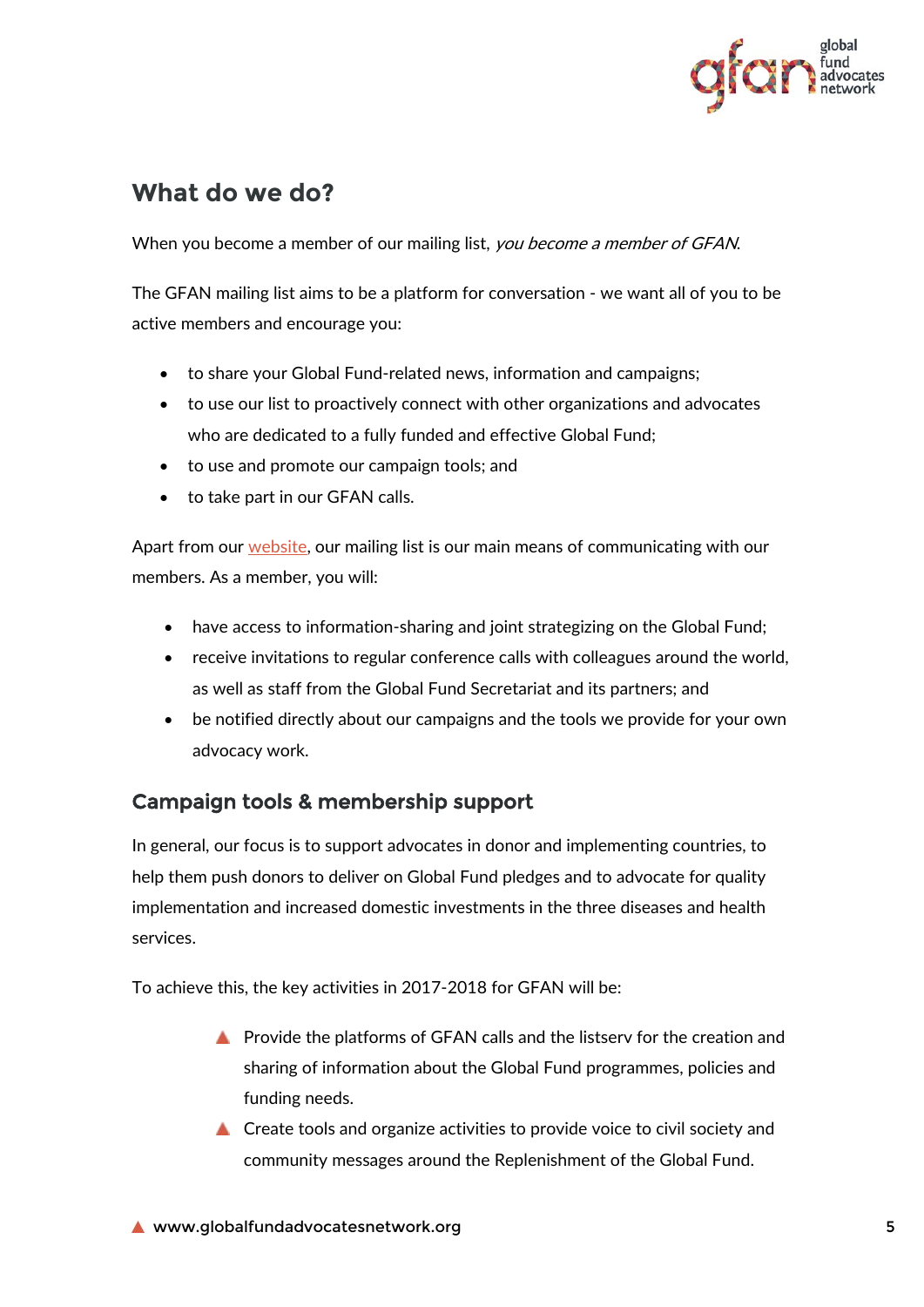

- ▲ Host a Global Meeting of GFAN advocates in the lead-up to replenishment.
- ▲ Run the Global Fund Advocates Network Speakers Bureau to allow advocates to draw upon the experience, stories and expertise of those personally affected by the 3 diseases in their advocacy with decisionmakers and other stakeholders.
- ▲ Continue its work as technical partner and primary coordinator of the New Venture Fund for Global Fund Advocacy (NVF for GFA).
- Support the work of the two regional initiatives GFAN Africa and GFAN Asia-Pacific – and support the creation of GFAN Latin America & the Caribbean.
- Expand the advocacy base of Global Fund supporters.
- ▲ Lead discussions around the future of official development assistance.

#### <span id="page-5-0"></span>**Teleconferences**

As noted above, one of the greatest benefits of joining GFAN is the opportunity to be invited to calls on a variety of Global Fund-related subjects where you can discuss your work with colleagues, hear from and collaborate with civil society leaders from around the world and learn more about Global Fund-led initiatives and hear from Secretariat staff.

Some examples of topics we will cover in 2020:

- Key international meetings: G7 and G20 meetings
- Global Fund board meeting updates with GF Secretariat and NGO & Communities Board Delegations
- Country advocacy information sharing and strategizing for replenishment
- ▲ The Global Fund Strategy Development Process
- **COVID-19 and ACT-A Framework**
- **▲ Planning for key resource mobilization moments**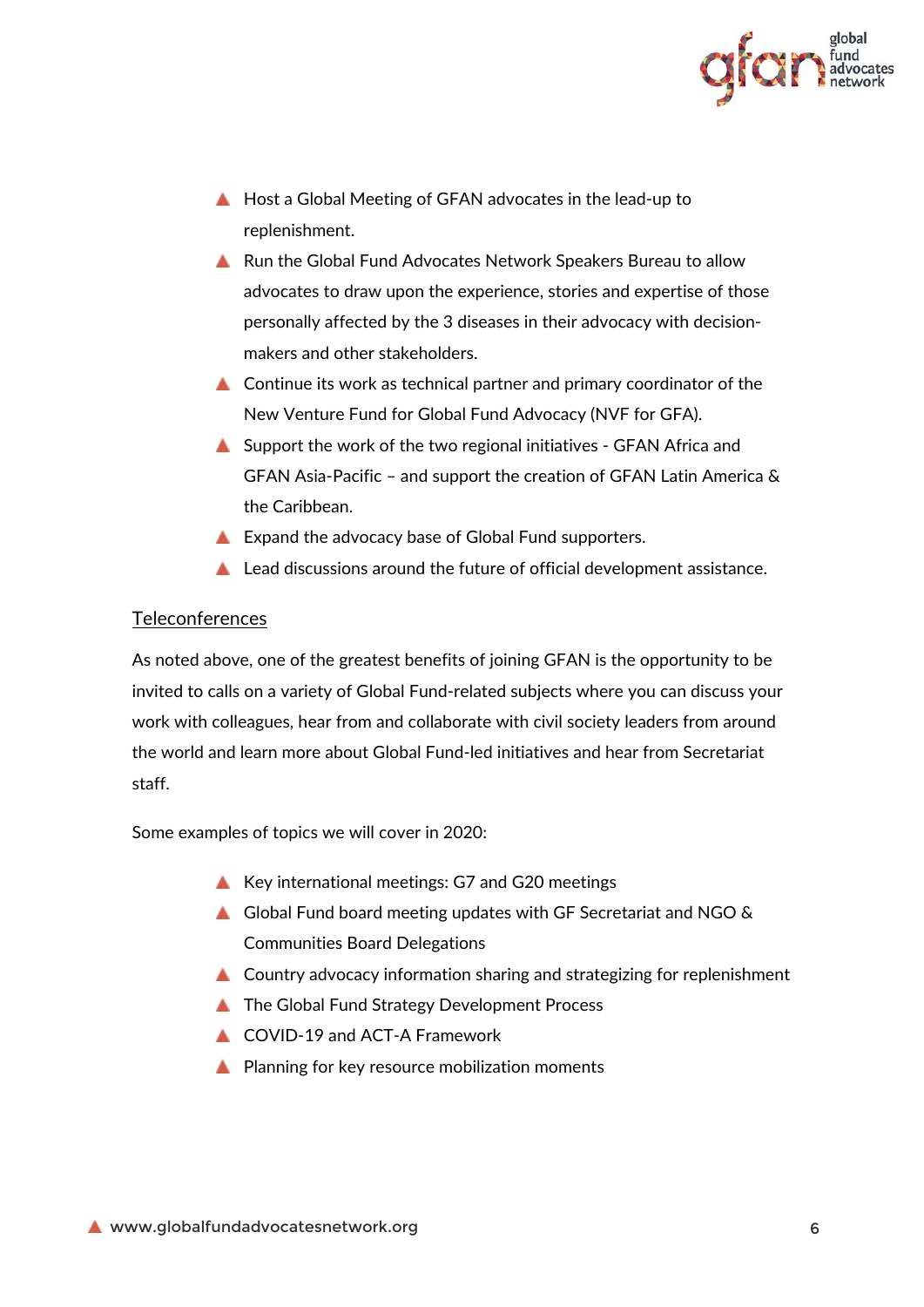

## <span id="page-6-0"></span>Reports

In advance of the 6<sup>th</sup> Replenishment of the Global Fund, GFAN released the Get Back [on Track Report](https://www.globalfundadvocatesnetwork.org/campaign/get-back-on-track/) where we called for significant increases in international funding to meet the 2030 targets set by the Sustainable Development Goals to end HIV, tuberculosis and malaria.

### <span id="page-6-1"></span>**Toolkits**

When important Global Fund reports are published or important, relevant events are taking place, we assist our members by creating easy-to-use toolkits for messaging and advocacy that they can use with decision-makers or the public.

Some examples of toolkits we have created:

- Key dates such as World AIDS Day, World TB Day, & World Malaria Day
- Global Fund Replenishment
- Key Conferences such as the International AIDS conference & Women Deliver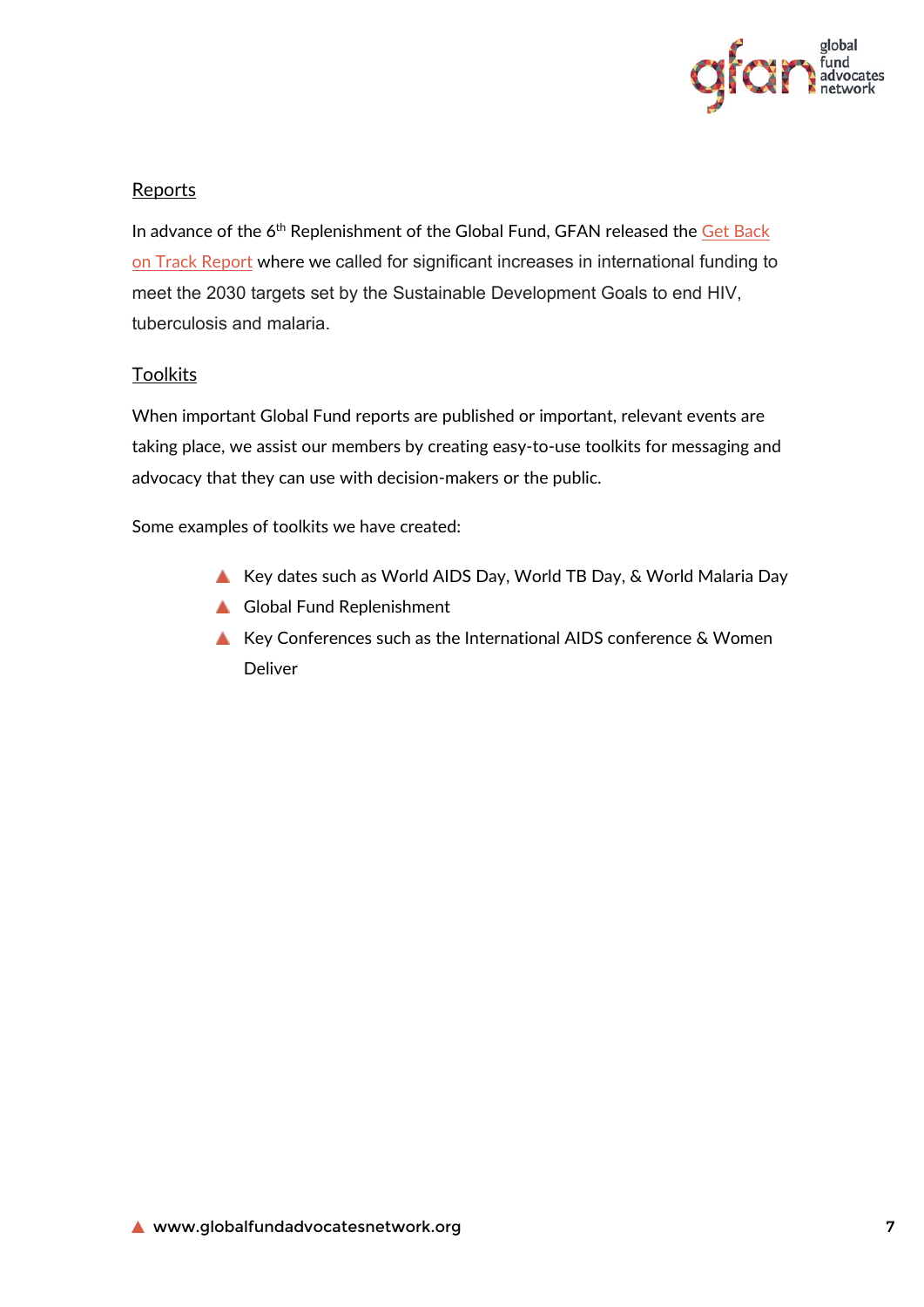

#### <span id="page-7-0"></span>Website & social media

GFAN is active online via our [website,](http://www.globalfundadvocatesnetwork.org/) [Facebook](https://www.facebook.com/HereIAmCampaign) and [Twitter.](https://twitter.com/GFAdvocates)

On our website, we keep an active blog on our activities, have details on our campaigns and provide an extensive library of Global Fund-related resources.

We post almost daily to Facebook and Twitter, where we share Global Fund-related articles and news and highlight the work of our members. We also distribute a monthly Round Up of the previous month including: key articles, news items, upcoming dates, work we have done, work of our colleagues and more.

#### <span id="page-7-1"></span>In-person meetings

From time to time, we hold partners meetings for advocates to come together to strategize on Global Fund advocacy work.

As of the pasts few years, we have had to run these as invite-only as we are only able to accommodate small groups of partners.

To see what we do at these meetings, review our [report from our March 2020](https://www.globalfundadvocatesnetwork.org/gfan-global-meeting/) meeting.

#### <span id="page-7-2"></span>Speakers Bureau

Our Speakers Bureau is a register of advocates who are committed to sharing the messages to fund the Global Fund, to create policy changes for positive enabling environments and to increase domestic investments in health and to encourage collective engagement in their advocacy to governments and decision-makers. The principle is that people who have seen the impact of the Global Fund in their lives are the most impactful spokespeople for the Global Fund. Each of our speakers are currently or have in the past accessed Global Fund-supported programs and are active advocates in their own communities for prevention, treatment and/or care for one or more of the three diseases.

As GFAN members are constantly seeking opportunities to solidify and increase either donor funding to the Global Fund Secretariat or domestic funding for HIV/AIDS,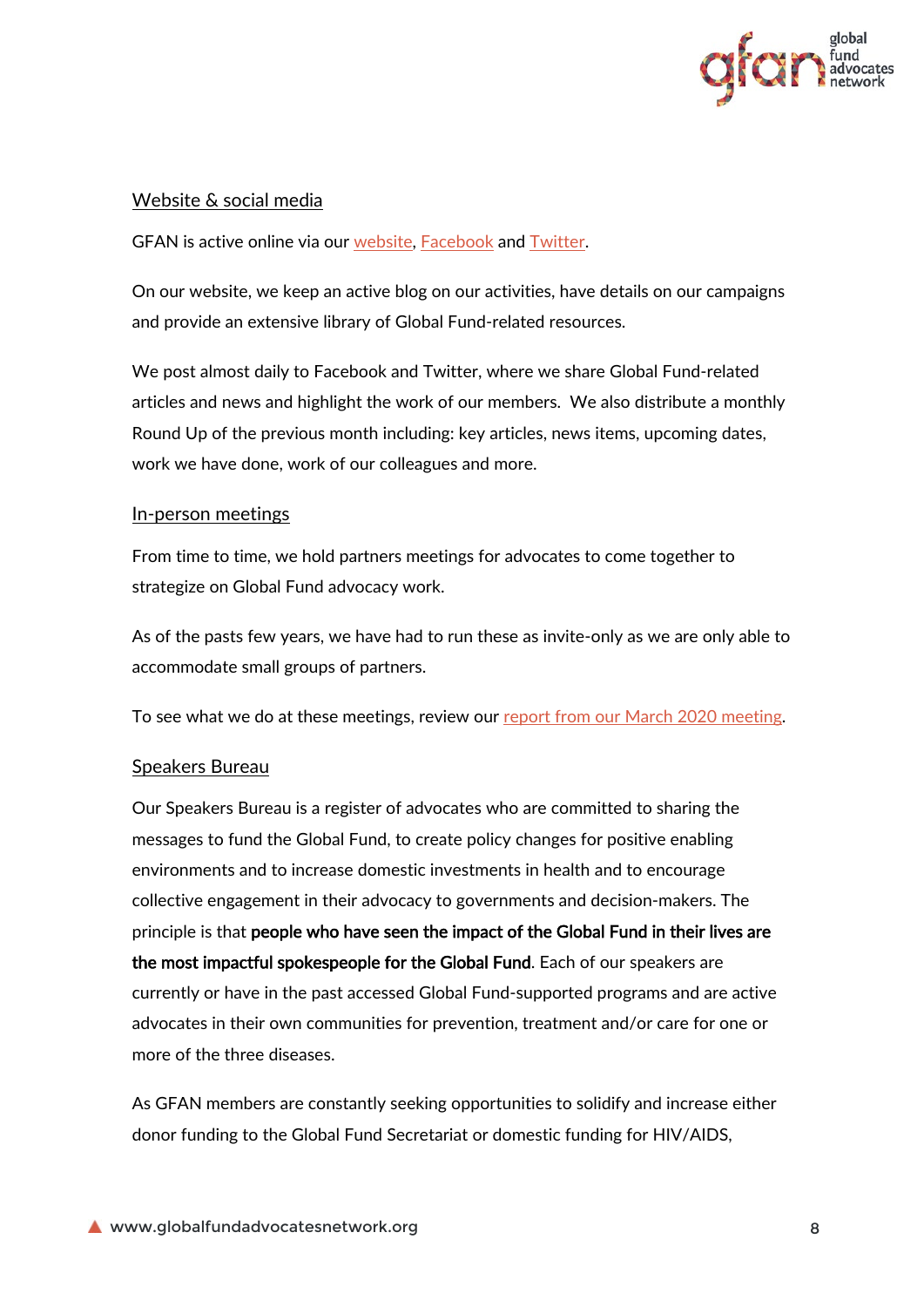

tuberculosis and malaria, being able to call upon trained spokespeople is a key to the success of their advocacy. We offer our partners on-going access to speakers that can provide the voice of affected communities at their events and discussions with decisionmakers, the public and media.

Conference calls, in-person visits with politicians, blog articles, newsletter content and co-writing editorials – these are just a few examples of venues for which you can use our Speakers. Note that we require cost-sharing with partners for all trips.

For full profiles on our speakers and more details, [visit our Speakers Bureau page.](http://www.globalfundadvocatesnetwork.org/campaign/gfan-speakers-bureau/)

#### <span id="page-8-0"></span>Partnerships

The GFAN Secretariat uses its network and convening experience to help build impactful opportunities and advocacy moments for our members.

Currently, ICSS is the technical partner of the New Venture Fund for Global Fund Advocacy that manages a Gates Foundation grant that provides funding for countrybased networks that work on Global Fund financing advocacy. The aim of the first round of the NVF for GFA was to provide funding to campaign work that would help to maintain or increase donor country pledges in the 5th replenishment. ICSS is again supporting another round of funding for on-going resource mobilization work in key strategic donor countries.

Over the past few years, GFAN members have been developing regional GFAN hubs in Asia & the Pacific and Africa. The goal of these regional groups is to advocate for increased domestic investment in health with resource allocation to HIV/AIDS, TB and malaria and more effective Global Fund in-country programs. You can find out more about [GFAN Asia-Pacific on their Facebook page.](https://www.facebook.com/gfanasiapacific/) GFAN is currently developing its hub in Latin America & the Caribbean.

With the Global Fund's increased focus and reliance on domestic investments, it is important to support the development of this advocacy so that countries reach their health targets. We continue to support partners in implementing countries as they develop strategies around key opportunities.